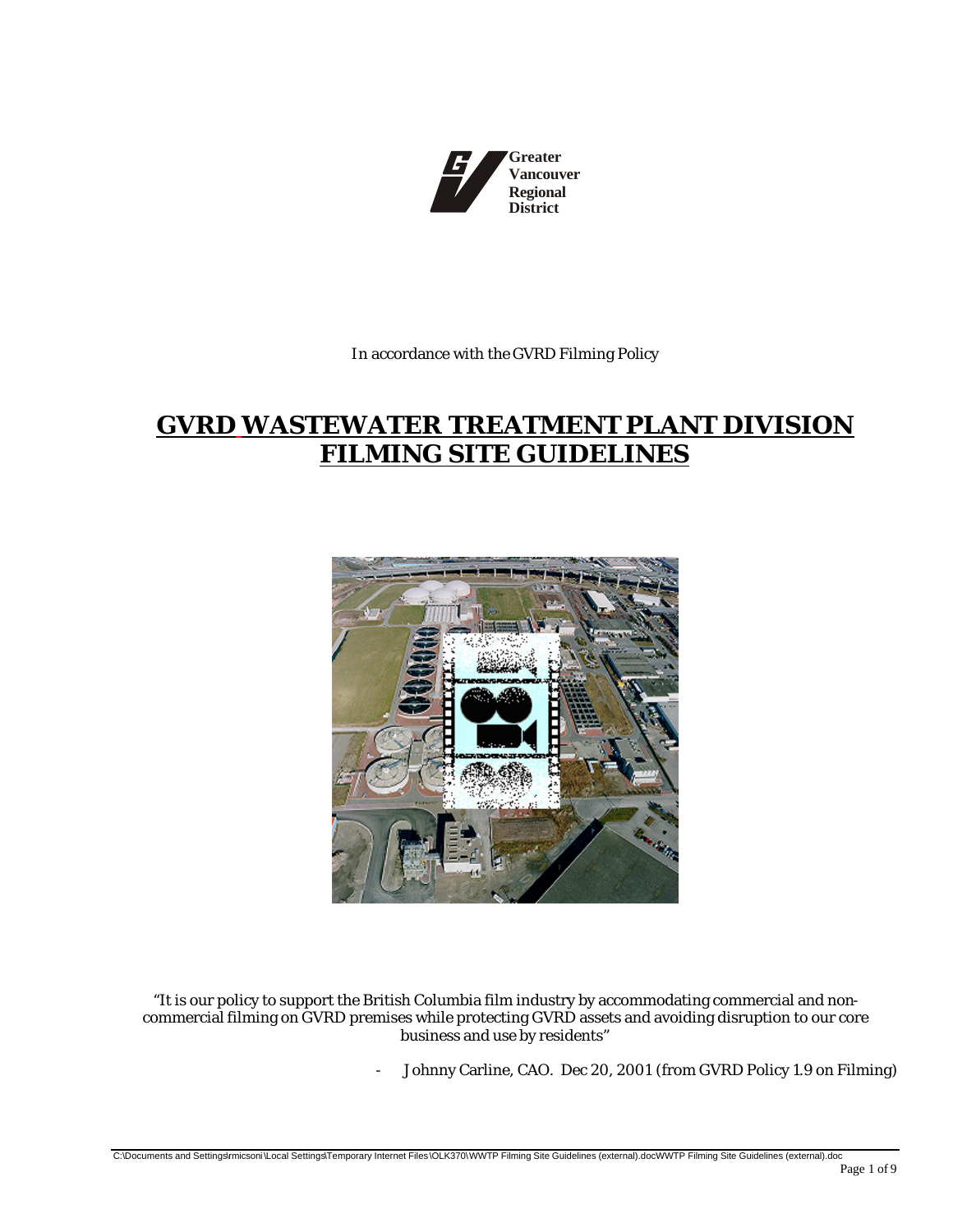# **GVRD WASTEWATER TREATMENT PLANT DIVISION FILMING SITE GUIDELINES**

# **Table of Contents**

| * GVRD WWTP Notice to Film Crews            |                 |
|---------------------------------------------|-----------------|
| Production Company Roles & Responsibilities |                 |
| <b>Safety</b>                               |                 |
| Prime Contractor                            | $5\overline{)}$ |
| Reporting & Investigating                   | 6               |
| <b>Mustering Plans</b>                      | $\tau$          |
| Helicopter Use                              | 8               |
| **Restricted Areas                          | 9               |
|                                             |                 |

\* Copies of **GVRD Wastewater Treatment Plant Notice to Film Crews** page should be distributed to Production crew.

\*\* Contac the GVRD Filming Coordinator for maps of specific treatment plants.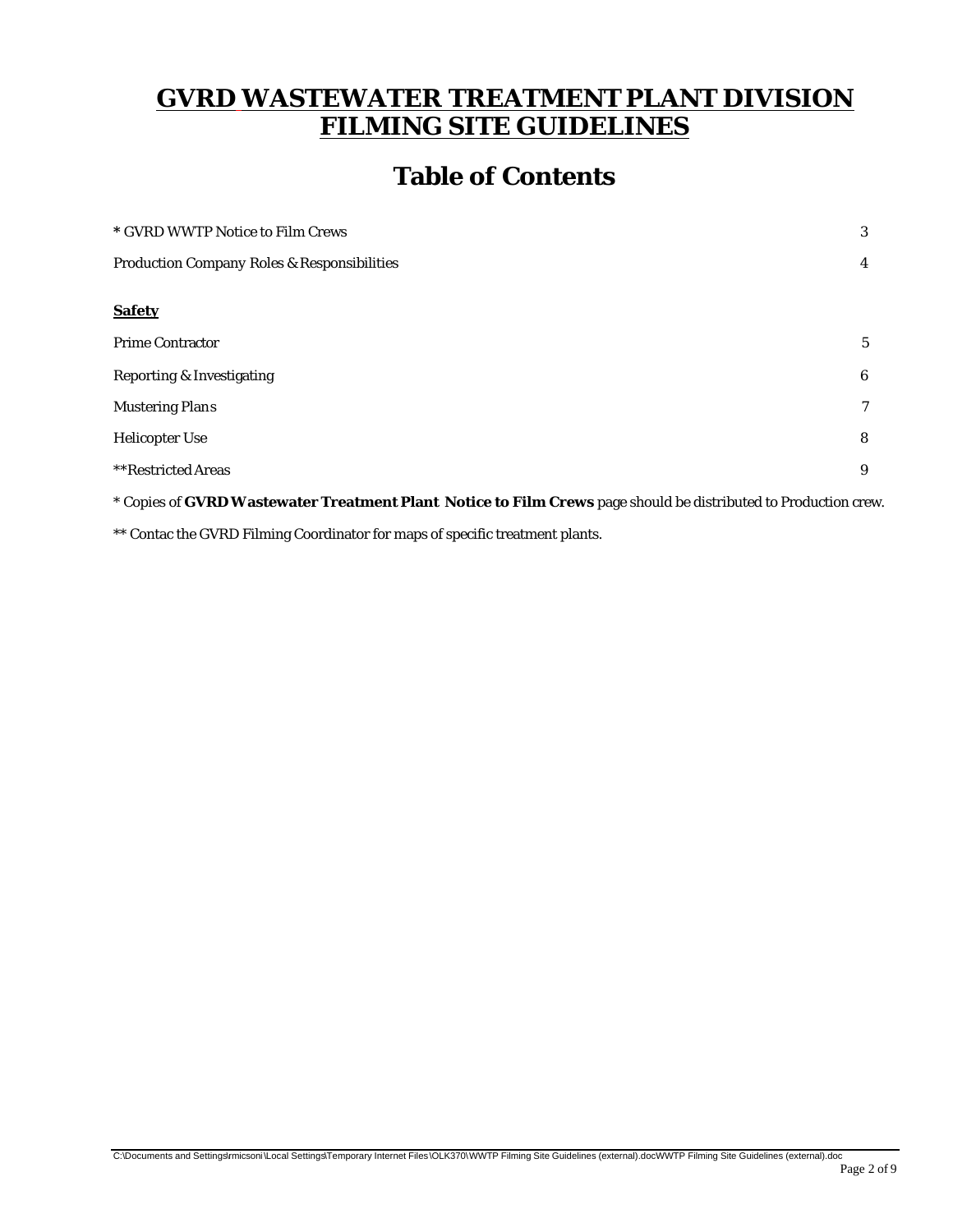# **GVRD WASTEWATER TREATMENT PLANT DIVISION FILMING SITE GUIDELINES**

# **Notice to Film Crews**

# **PLEASE READ**

#### **Welcome to a GVRD Wastewater Treatment Plant. Please understand the following safety requirements before proceeding to work in and around the plant.**

- Hard hats, CSA approved footwear & high visibility vests are required while onsite.
- Vehicle speed limits are a *maximum* 15 kilometres per hour on site.
- This is an operating plant 24 hours per day 7 days a week. Please be courteous to all plant staff.
- In the event of an audible or visual alarm follow the instructions of your GVRD Filming Site Supervisor. If unsure what to do report immediately to your lunch tent or staging area, wait there for further instructions. There are a variety of different alarms requiring different responses from you; therefore it is important you do exactly as requested by your GVRD Filming Site Supervisor or other GVRD staff.
- No smoking below ground level and only in designated areas above ground.
- Please do not travel around the plant outside of your designated filming or parking area.
- All incidents requiring first-aid must be reported to your GVRD Filming Site Supervisor. If any phone calls are made to 911 for emergency services please advise your GVRD Filming Site Supervisor so that the responders may be directed through the gate and to your location.
- Park *only* in designated areas.

#### **Thank You!**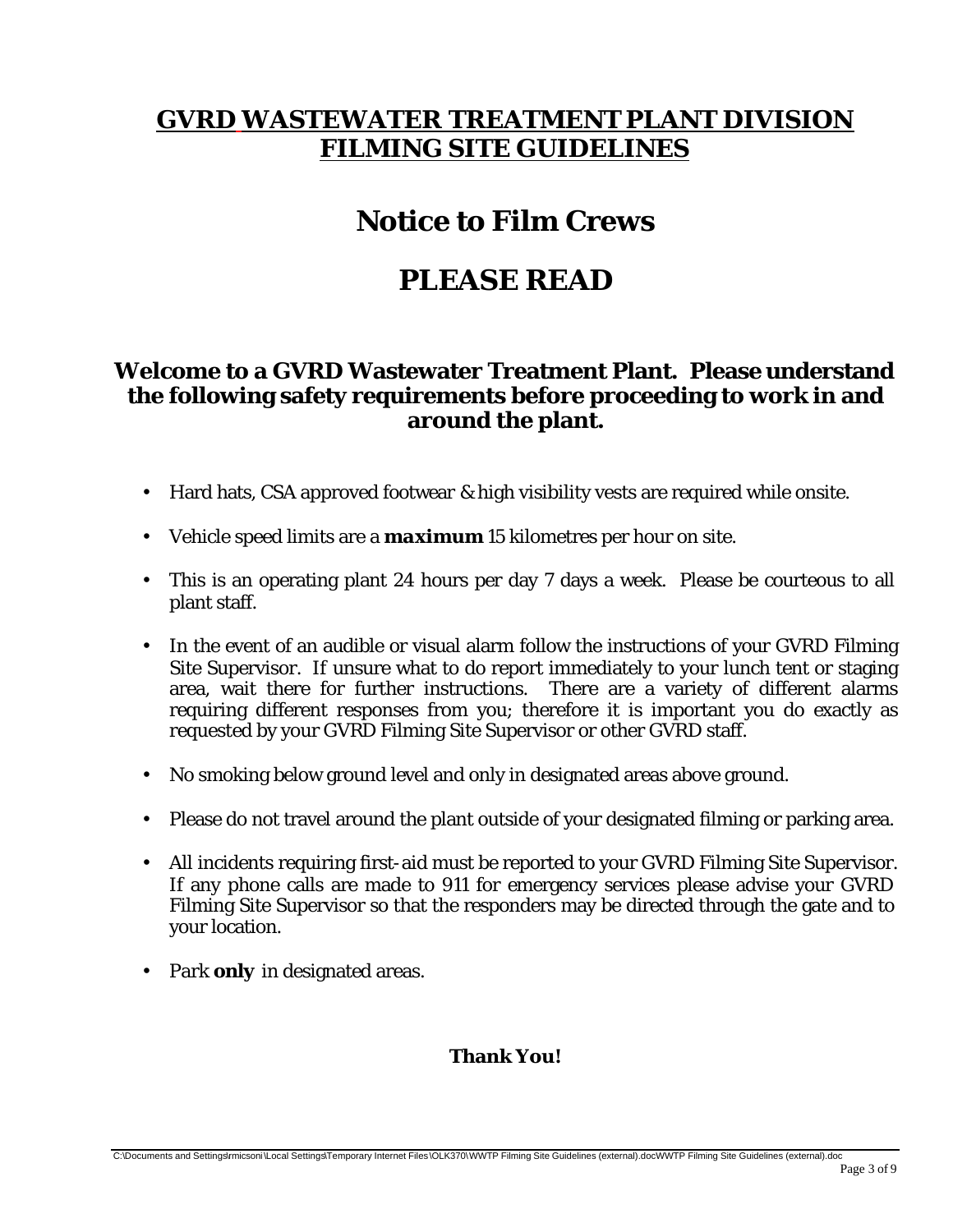# **GVRD WASTEWATER TREATMENT PLANT DIVISION FILMING SITE GUIDELINES**

### **PRODUCTION COMPANY ROLES & RESPONSIBILITIES**

- 1. Provides as much notice as possible for all scouts, tours and technical surveys to the Filming Site Supervisor. If less than 24 hours notice is given, the plant cannot guarantee staff to be available to answer questions or accompany the survey group. The Filming Site Supervisor will notify the Plant Superintendent of the size of the survey.
- 2. Must develop and implement a health and safety program, and be ready to provide details of it to the GVRD Filming Coordinator and Plant Superintendent / Operations Supervisor.
- 3. Must set up a site specific safety plan, and provide details of it to the GVRD Filming Coordinator and Plant Superintendent / Operations Supervisor.
- 4. Sets up a Joint Health and Safety Committee where required by the WCB regulations and be able to produce copies of Joint Health and Safety Committee meeting minutes.
- 5. Provides first aid services and equipment and e mergency procedures for their workers, agents, contractors or volunteers.
- 6. Provides personal protective clothing and equipment for workers where required by the WCB Regulations.
- 7. Will hire qualified, competent workers (for example, only trained workers who have received a ticket from the Explosives Regulatory Division of Natural Resources Canada are allowed to work with pyrotechnics).
- 8. Will report all incidents involving medical treatment or lost time to the WCB and to the WWTP Superintendent and/or Operations Supervisor.
- 9. Will insure cast and crew follow all GVRD, WCB, municipal, provincial and federal requirements.
- 10. Will be able to provide a n Experience Rating Assessment (ERA) from the WCB and other insurers.
- 11. Be able to provide a Workers Compensation Board clearance letter indicating their account is in good standing.
- 12. Will be able to produce a copy of their training records.
- 13. Will appoint a Production Company Authorized Executive who is legally and fiscally responsible for all Production Company activitie s, and has authority over the Director and filming crew and all Production Company employees, agents, contractors or volunteers.
- 14. Conducts a hazard and risk assessment for all stunt work and unusual, potentially unsafe activity, before such activity begins.
- 15. To satisfy WCB requirements and GVRD Safety Management System Standards, the Production Company will complete Pre–Job Contractor Safety Meeting Documentation with the Wastewater Treatment Plant Superintendent/Operations Supervisor (or their designate) before filming activity commences at the WWTP site.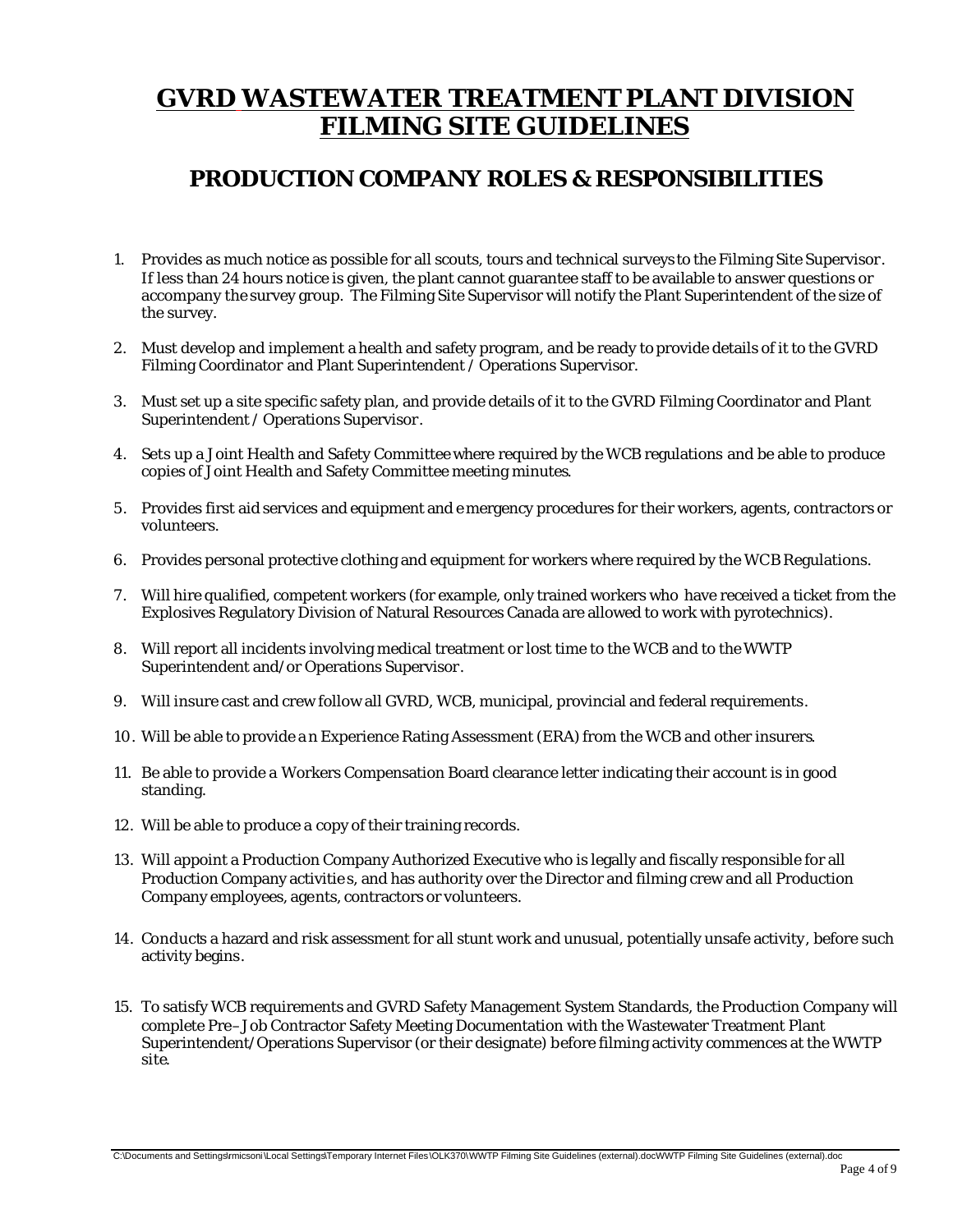# **GVRD WASTEWATER TREATMENT PLANT DIVISION FILMING SITE GUIDELINES - SAFETY**

### **PRIME CONTRACTOR**

#### **Definition:**

Contractor – includes contractor, subcontractor, utility company, government agency or a servic e company providing/assigning workers and/or services/equipment within the workplace.

A Prime Contractor is the employer ultimately responsible for the safety and well being of its employees, agents, contractors or volunteers. This includes creating and implementing a Safety Management System (SMS) – a formal framework for integrating safety into day -to-day operations, including safety goals and performance targets, risk assessments, responsibilities and authorities, rules and procedures, and monitoring and evaluation processes, as required by WCB OHS Regulation.

The Prime Contractor shall designate or employ a Workplace Safety Coordinator to oversee employees, agents, contractors or volunteers who are working for the company.

Production Companies conducting business on GVRD Wastewater Treatment plant property are subject to the same expectations as any other construction company, consultant, employer, etc. who wish to or are hired to work on GVRD property.

#### **Determination of Prime Contractor:**

The GVRD Wastewater Treatment Plant shall be the Prime Contractor if Production Company activity takes place within the property line of the WWTP,

or

by written agreement, the Production Company may be designated as Prime Contractor when,

- filming activity takes place in a Production Company controlled and isolated area not connected to plant buildings, processes or equipment within the property line of the WWTP, and,
- the Production Company applies its own Safety Management System and understands the responsibility of doing so.

The Production Company is then responsible for the safety and well being of their own employees, agents, contractors or volunteers, as well as GVRD employees entering these sites to support any work related to the Production Company.

Without written agreement and/or if the "Safety Management System" of the Production Company is unacceptable to the GVRD Filming Site Coordinator or the WWTP Superintendent / Operations Supervisor, the designation of Prime Contractor defaults to the WWTP.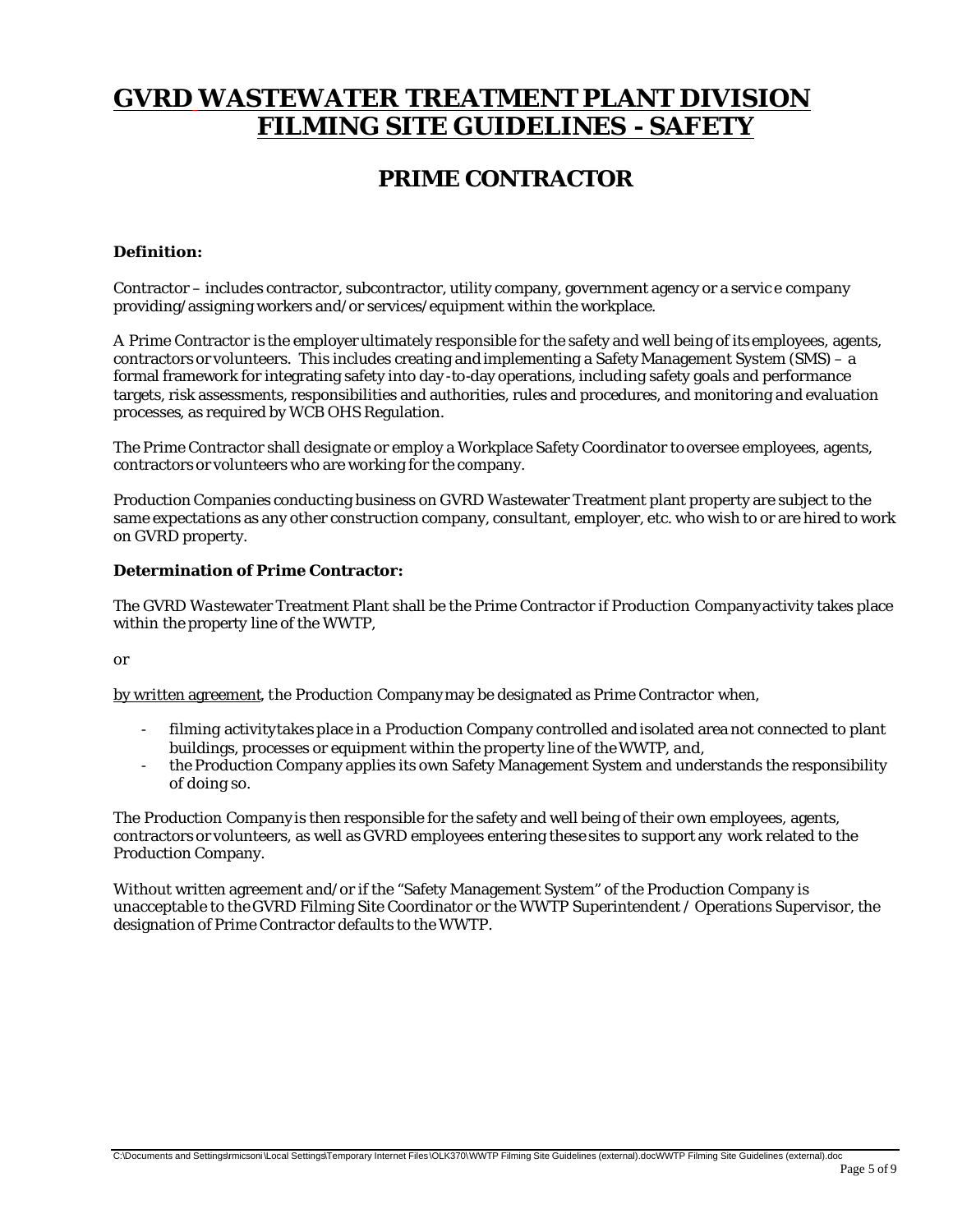## **GVRD WASTEWATER TREATMENT PLANT DIVISION FILMING SITE GUIDELINES - SAFETY**

### **REPORTING AND INVESTIGATING**

The *Workers Compensation Act* sets out requirements for:

- immediate reporting and investigation of certain accidents,
- incidents that must be investigated,
- investigation process, and
- incident investigation reports.

#### **Definitions:**

Incident – an undesired occurrence that results or could have resulted in harm to people, damage to GVRD property or loss to GVRD processes. Often used synonymously with "accident".

Near Miss – an undesired occurrence which, under slightly different circumstances, could have resulted in harm to people, damage to GVRD property or loss to GVRD processes.

Incident Investigation - reporting and notification protocol as required by WCB Act, following an incident resulting in occupational injury or illness, near misses, chemical or biological exposures, utility contacts, or GVRD property damage or process loss arising from work-related incidents.

#### **Responsibilities:**

If the **Production Company is designated as Prime Contractor**, then the Production Company will be responsible for conducting and reporting incident investigations. Details of the incident will be forwarded to the WWTP, as the owner of the property. **Production Company employees** will report incidents as lined out by Productions Company policy.

Where the **GVRD WWTP has assumed the role as Prime Contractor**, the **WWTP Superintendent and/or Operations Supervisor**, or their designate, will be ultimately responsible for investigating and reporting safety incidents. See the GVRD Safety Management System Standards: 6-002 (*Contractor Safety Management Standard*), 7 -000 (*Incident Reporting, Investigation & Analysis*), & 7 -001 (*Injury & Incident Reporting & Investigation*).

The **Filming Site Supervisor**, as main liaison between the Production Company and the WWTPs, shall report any observed incidents to the WWTP Superintendent and/or Operations Supervisor and to the Production Company.

The **WWTP Staff Liaison** shall notify the Filming Site Supervisor and report to the WWTP Superintendent and/or Operations Supervisor, any observed safety incidents.

**Other WWTP staff** not involved with the film shall report any observed incidents to the WWTP Superintendent and/or Operations Supervisor.

Where the **GVRD WWT P has assumed role as Primary Contractor**, the **WWTP Superintendent and/or Operations Supervisor**, or their designate, can at their discretion, cease Production Company activity if it is felt such activity is being conducted in an unsafe manner.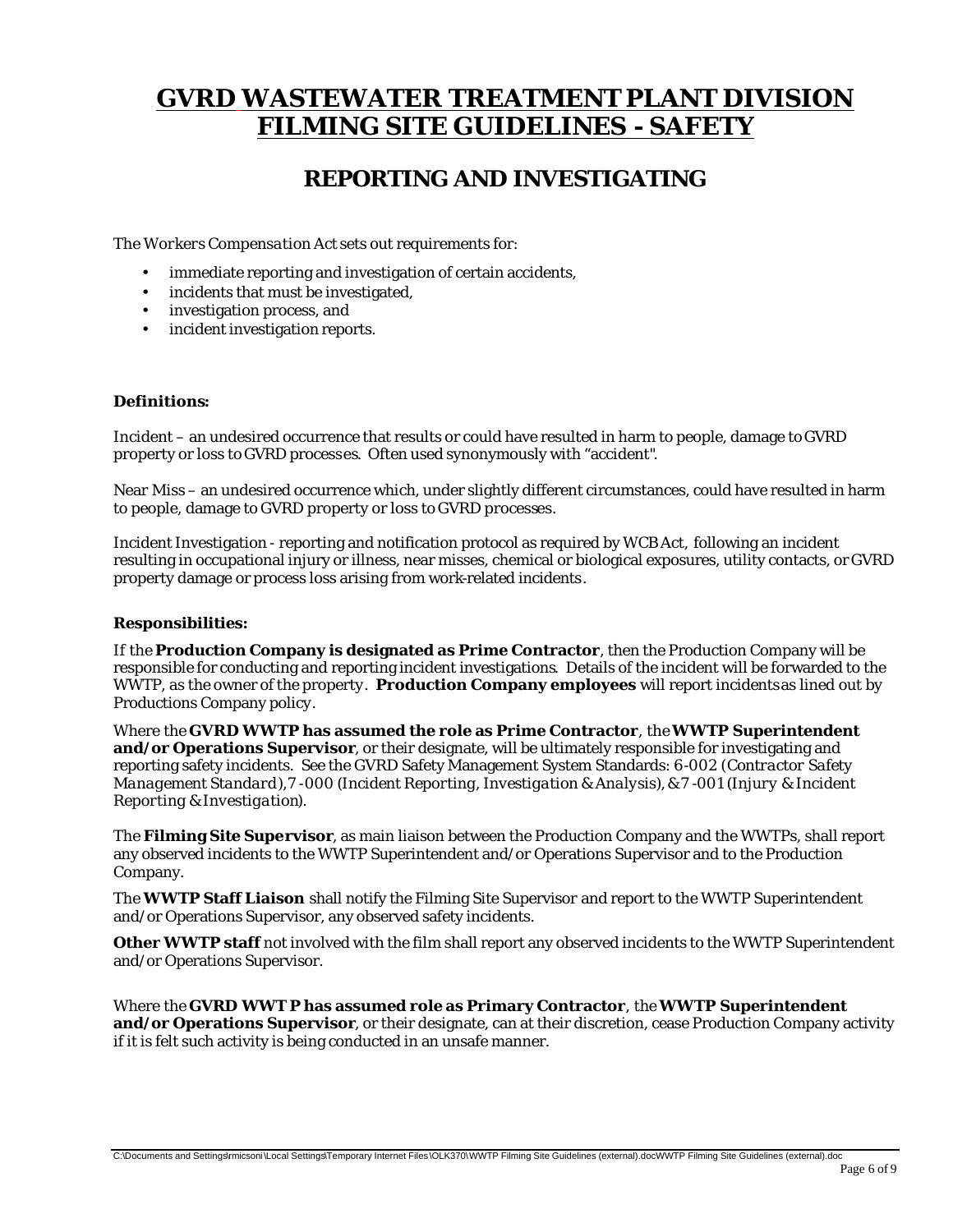# **GVRD WASTEWATER TREATMENT PLANT DIVISION FILMING SITE GUIDELINES - SAFETY**

## **MUSTER PLANS**

### **The following can be used to aid the Production Company in developing a Muster Plan that meets host plant requirements**

### **KEY COMPONENTS OF A MUSTER PLAN**

- A Filming Site Supervisor with radio is on the filming sites at all times.
- One (or more depending on size/locations of shoot) WWTP Plant Staff Liaisons with radios are on the filming sites at all times.
- Safety meetings.
- Safety Orientations for WWTP site.
- Predetermined Muster Station(s). An additional Muster Station may be created for the Production Company personnel to keep them from having to cross the WWTP site in an emergency if the Production Company "circus" is located at the edge of the WWTP property (the "circus'" is the main area of the production where the trailers for the Directors, hair, makeup, and wardrobe are located). This will be covered in the Plant Safety Orientations.

## **SUGGESTED DAILY PROCEDURES**

- A Production Company designate should keep track of all film cast and crew as they enter and leave the WWTP gate, and be responsible for emergency head counts.
- A daily safety meeting must be held first thing at the mustering station for all production company personnel on site that day. Safety meeting agenda might include:
	- o toxic substances hazards
	- o site orientation
	- o mustering station locations and routes to the mustering stations
	- o review of daily procedures
	- o review of emergency procedures
	- o review of "Notice to Film Crews" safety memo
	- o identification of individual(s) responsible for roll call
	- o Radio protocol and communication

### **PLANT EMERGENCY PROCEDURES**

- When the emergency alarm is sounded, all tools are down and any operating equipment is shut down.
- All Production Company personnel in plant must immediately assemble at the designated mustering station(s) previously agreed to.
- Any missing persons are identified to the Plant Staff Liaison (or Film Site Supervisor), who then notifies the Plant Muster Captain.
- Filming Site Supervisor and/or Plant Staff Liaisons dedicated to the film crew personnel will lead any evacuation relying on radio communication with other plant staff.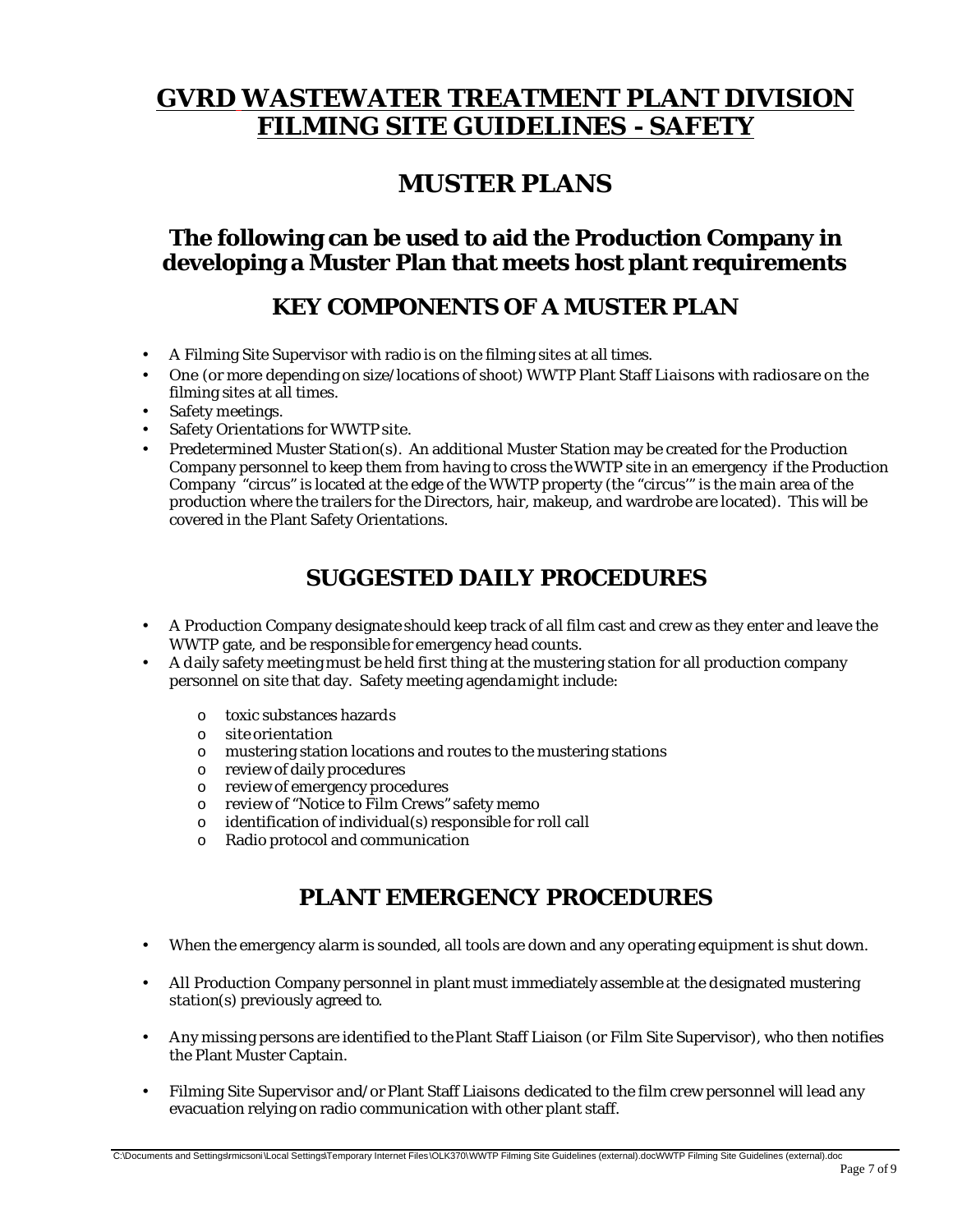# **GVRD WASTEWATER TREATMENT PLANT DIVISION FILMING SITE GUIDELINES – SAFETY**

## **HELICOPTER USE IN GVRD WWTP SITES**

**As a guide for Production Company and WWTP personnel hosting production, the following are some recommended safe work practices for the use of helicopters in the film industry (referenced from WCB's** *"Focus on Safety – Safe Work Practices for Film and Television Production in B.C."* **and from the Ontario Film and Television Section 21 Advisory Committee)**:

- It is the responsibility of the production company to conduct a hazard and risk assessment for helicopter use in and around the WWTP.
- Helicopter flight paths, flight heights and landing spots will be approved by the WWTP Superintendent and/or the Operations Supervisor before the helicopter is on site. Cast and crew and all WWTP personnel must be informed of all flight activity.
- Transport Canada regulations apply to all flights (Aerodrome Safety Branch 604-666-7562)
- The pilot is in charge of the aircraft and is the authority concerning all helicopter operations. The pilot will remain in the pilot's seat when the engine is running and while the props are turning.
- When running, the aircraft must be properly anchored until takeoff to prevent unwanted movement.
- A hazard area will be established around the aircraft non-essential workers must keep >150 m back.
- No smoking within 30 m of the aircraft or support truck.
- The pilot must obtain and carry the necessary waivers and certificates if performing an unusual activity such as a stunt. Special certification from Transport Canada is required for "hot loading and unloading" – boarding and exiting the aircraft while the rotors are still turning.
- When approaching the helicopter, make eye contact with the pilot and wait to be acknowledged and waved forward. Always remain aware of the location of the rotors / propellers.
- Approach and leave the helicopter from the front, crouching as you walk, where the pilot can see you. Do not walk around the tail section of the helicopter. If on sloped ground, stay downhill from the helicopter at all times.
- Carry all equipment horizontally below waist level when approaching and leaving the helicopter.
- Dedicated two -way communication must be established at all times between ground and aircraft.
- Lights and other equipment should be secured with sandbags.
- The landing area should be cleared of debris and, where necessary, wet down.
- Protect eyes as well as equipment when the helicopter is landing and taking off. Secure hats and loose clothing when the helicopter is landing and taking off.
- When Camerapersons are hanging out of the helicopter they must be wearing a seat belt, and use a safety harness. The camera must also be secured separately from the Cameraperson.
- A copy of this recommended safe work should be printed on, or added to, all Call Sheets whenever helicopters are to be used.

#### **Concerns regarding the use of helicopters in and around a GVRD WWTP are to be brought to the attention of the GVRD Filming Site Supervisor and/or the WWTP Superintendent/Supervisor.**